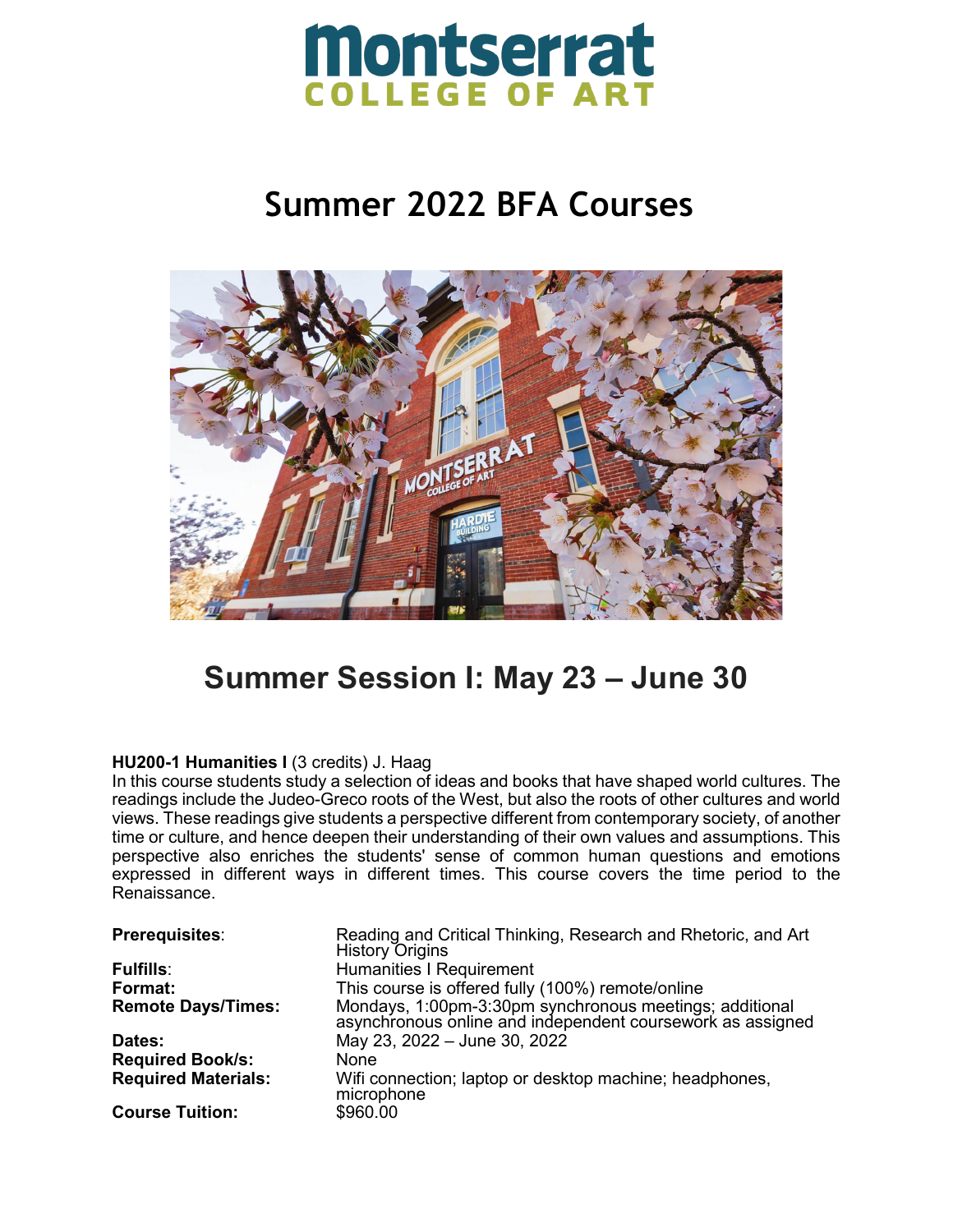# **Summer Session I: May 23 – June 30 (cont.)**

### **HU374-1 Writing Poetry** (3 credits) C. Boyer

This course is for students who have already taken Introduction to Creative Writing and wish to pursue their interest in writing poetry. In it students write their own poetry and critique each others' work in workshops. They also read selections of modern poets and write analyses of these readings in light of their own writings.

| <b>Prerequisites:</b>      | Reading and Critical Thinking, Research and Rhetoric, and Art<br><b>History Origins</b>                              |
|----------------------------|----------------------------------------------------------------------------------------------------------------------|
| <b>Fulfills:</b>           | Creative Writing Elective or Humanities Elective or Liberal Arts<br>Elective                                         |
| Format:                    | This course is offered fully (100%) remote/online                                                                    |
| <b>Remote Days/Times:</b>  | Tuesdays, 9:35am-11:00am synchronous meetings; additional asynchronous online and independent coursework as assigned |
| Dates:                     | May 23, 2022 - June 30, 2022                                                                                         |
| <b>Required Book/s:</b>    | <b>None</b>                                                                                                          |
| <b>Required Materials:</b> | Wifi connection; laptop or desktop machine; headphones,<br>microphone                                                |
| <b>Course Tuition:</b>     | \$960.00                                                                                                             |

## **SI299-1 Are You What You Eat? Intro to Human Nutrition** (3 credits) M. Cross

Students will study the impact of nutrition on wellness by focusing on eating practices and their effect on the overall health of the human body. This course will introduce the basic chemistry needed to understand the biology of nutrition. Topics include food groups, nutrients, product label interpretation, and nutrition's role in disease and wellness. A free online nutrition textbook will provide much of our course material, and students will be required to complete assignments, read the assigned text, and complete a project.

| <b>Prerequisites:</b>      | Reading & Critical Thinking, Research & Rhetoric and Art History<br>Origins  |
|----------------------------|------------------------------------------------------------------------------|
| <b>Fulfills:</b>           | <b>Science Requirement or Liberal Arts Elective</b>                          |
| Format:                    | This course is offered fully (100%) online                                   |
| <b>Remote Days/Times:</b>  | Asynchronous with regularly scheduled online "drop-in" hour for<br>questions |
| Dates:                     | May 23, 2022 - June 30, 2022                                                 |
| <b>Required Book/s:</b>    | None                                                                         |
| <b>Required Materials:</b> | Wifi connection; laptop or desktop machine; headphones,<br>microphone        |
| <b>Course Tuition:</b>     | \$960.00                                                                     |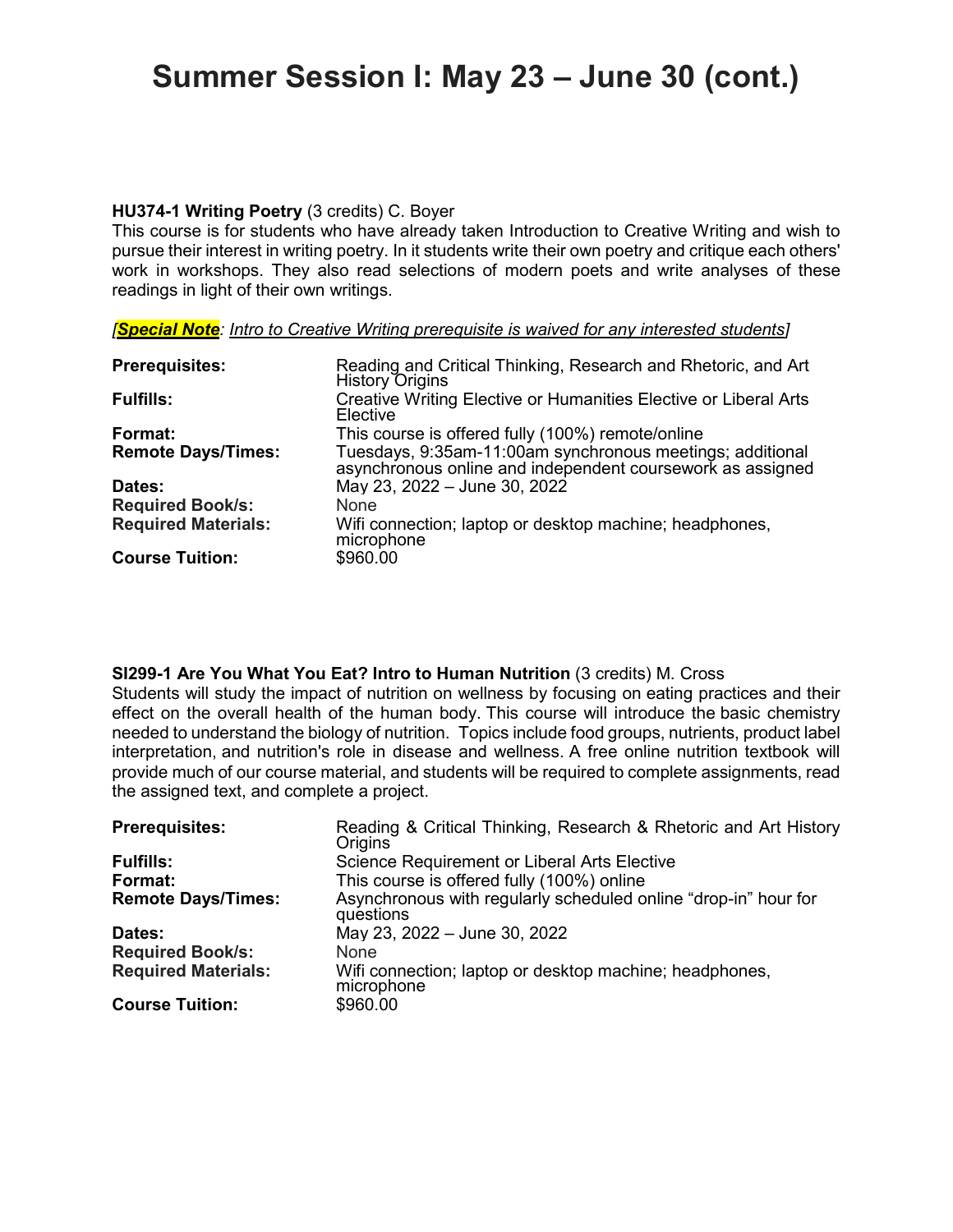# **Summer Session II: July 11 - August 19**

### **AH357-1 Art and Consumer Culture** (3 credits) S. Hill

Exploring the role of art in a consumer culture, this course will examine artistic responses to major shifts in the production, reproduction, and circulation of images and information. A sustained examination of pop art will be one aspect of a broader consideration of the interplay between critique and embrace of commercial imagery. The development of an art-world star system, and the contributions of pop art and more recent strategies of appropriation to the expansion of the contemporary art market will be important areas of exploration. Readings and discussions will also encourage examination of ever-evolving strategies of resistance to commercialization.

| <b>Prerequisites:</b>      | Reading and Critical Thinking, Research and Rhetoric, Art History<br>Origins, and Art History Modern Developments                                                                                                                                                                                                                                                                                                              |
|----------------------------|--------------------------------------------------------------------------------------------------------------------------------------------------------------------------------------------------------------------------------------------------------------------------------------------------------------------------------------------------------------------------------------------------------------------------------|
| <b>Fulfills:</b>           | Art History Elective or Humanities Elective or Liberal Arts Elective                                                                                                                                                                                                                                                                                                                                                           |
| Format:                    | This course is offered fully (100%) remote/online                                                                                                                                                                                                                                                                                                                                                                              |
| <b>Remote Days/Times:</b>  | Tuesdays and Thursdays, 5:00pm-6:30pm synchronous meetings;<br>additional asynchronous online and independent coursework as<br>assigned                                                                                                                                                                                                                                                                                        |
| Dates:                     | July 11, 2022 - August 19, 2022                                                                                                                                                                                                                                                                                                                                                                                                |
| <b>Required Book/s:</b>    | Lucy Lippard, Pop Art, (London: Thames and Hudson, 1985)<br>0500200521 \$15; Warhol, Andy, The Philosophy of Andy Warhol<br>(San Diego: Harvest, 1977) 0156717204 \$13; Shopping: A<br>Century of Art and Consumer Culture, Christoph Grunenberg and<br>Max Hóllein, eds. (London: Hatje Cantz, 2002) (optional)<br>3775712143 \$18; The World Goes Pop, eds. Morgan and Frigeri<br>(New Haven: Yale UP, 2015) 0300216998 \$12 |
| <b>Required Materials:</b> | Wifi connection; laptop or desktop machine; headphones,<br>microphone                                                                                                                                                                                                                                                                                                                                                          |
| <b>Course Tuition:</b>     | \$960.00                                                                                                                                                                                                                                                                                                                                                                                                                       |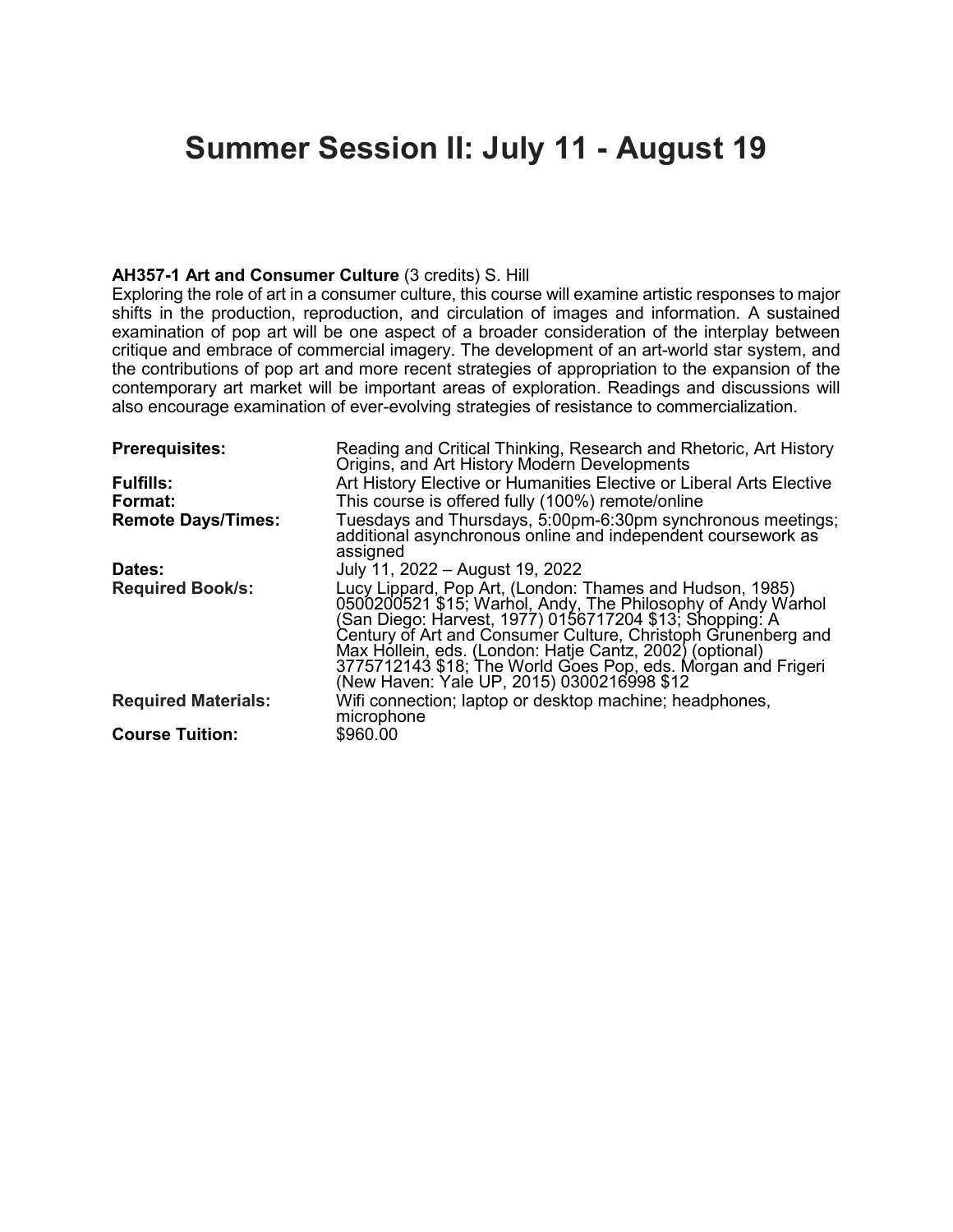# **Summer Session II: July 11 – August 19 (cont.)**

## *NEW!* **CDS200-A/B Designing Your Montserrat** (1.5 credits) B. Price Morgan and Y. Zhou

What happens when you take the lead in developing your Montserrat education? What if you could create an exploration-rich, adventurous path to graduation, trying new things while also diving deeply into your greatest passions? In this Career Design Studio course, you will apply the same creative processes you use in your studio classes to the exhilarating and life-changing work of designing your Montserrat experience.

In Designing Your Montserrat, participants conduct inward research (about their personality, values, and interests) and outward research (attending artist talks by creative professionals and conducting career research) to determine multiple disciplines or professions they'd like to explore. These activities culminate in the creation of a plan for artistic, academic, and career exploration at Montserrat. This plan will focus on determining overarching goals for their Montserrat experience and providing a framework for making more informed, self-motivated decisions about their concentration, courses, and experiential learning options like study abroad and internships.

To be completed post-freshman year--either in the summer prior to sophomore year, or during first semester sophomore year alongside Sophomore Studio.

| <b>Prerequisites:</b>      | Sophomore Status; Montserrat BFA Students Only                                                                                                         |
|----------------------------|--------------------------------------------------------------------------------------------------------------------------------------------------------|
| <b>Fulfills:</b>           | Does Not Fulfill a BFA Requirement                                                                                                                     |
| <b>Format, Section A:</b>  | This section is offered fully (100%) remote/online                                                                                                     |
| Days/Times, Section A:     | Tuesdays, Wednesdays, and Thursdays, 11:00am-12:00pm<br>synchronous meetings; additional asynchronous online and<br>independent coursework as assigned |
| <b>Format, Section B:</b>  | This section is offered in-person                                                                                                                      |
| Days/Times, Section B:     | Wednesdays, 9:00am-12:00pm, room B-202; additional<br>asynchronous online and independent coursework as assigned                                       |
| Dates:                     | July 11, 2022 - August 19, 2022                                                                                                                        |
| <b>Required Book/s:</b>    | None                                                                                                                                                   |
| <b>Required Materials:</b> | Wifi connection; laptop or desktop machine; headphones,<br>microphone; webcam                                                                          |
| <b>Course Tuition:</b>     | Free                                                                                                                                                   |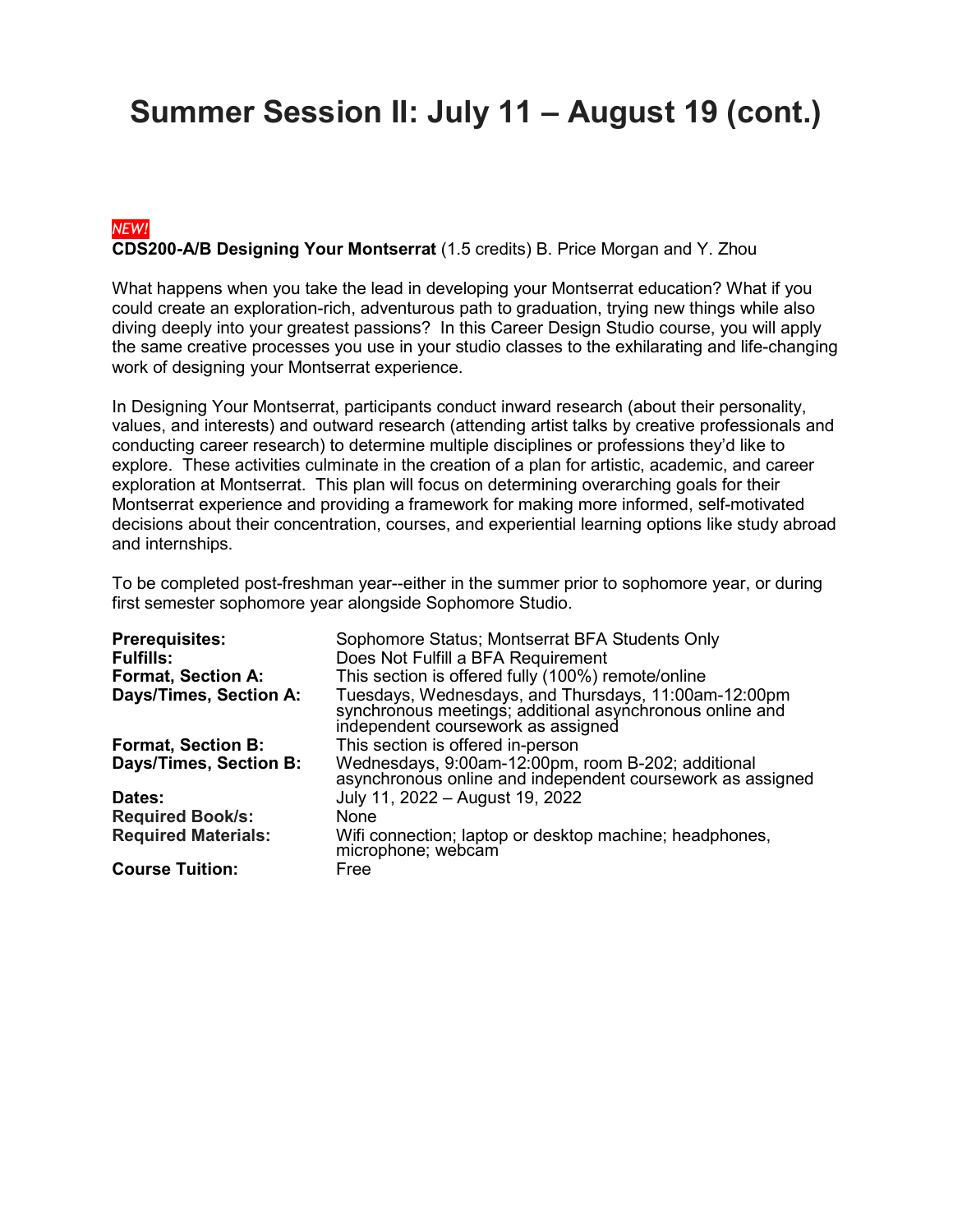# **Summer Session II: July 11 – August 19 (cont.)**

### **SI299-1 The Biology of Perception** (3 credits) J. Hoel

What biological mechanisms underlie visual perception? How do our five senses give rise to aesthetic experiences? This course will overview the biological underpinnings of the brain's perceptual systems within the context of making and experiencing art. From the fundamentals of cellular biology, to the complexities of neuroaesthetics, students will become familiar with the history of neuroscience, gain an understanding of neurobiology, and apply that knowledge to artmaking. Drawing from a variety of neuroscience texts and online materials, course work will include readings, writings, and content-related art projects.

| <b>Prerequisites:</b>      | Reading and Critical Thinking, Research and Rhetoric, and Art<br><b>History Origins</b>                         |
|----------------------------|-----------------------------------------------------------------------------------------------------------------|
| <b>Fulfills:</b>           | Science Requirement or Liberal Arts Elective                                                                    |
| Format:                    | This course is offered fully (100%) online                                                                      |
| <b>Remote Days/Times:</b>  | Asynchronous with regularly scheduled online "drop-in" hour for<br>questions                                    |
| Dates:                     | July 11, 2022 - August 19, 2022                                                                                 |
| <b>Required Book/s:</b>    | Vision and Art: The Biology of Seeing (revised and expanded) by Margaret Livingstone (2014) ISBN-10: 1419706926 |
| <b>Required Materials:</b> | Wifi connection; laptop or desktop machine; headphones,<br>microphone                                           |
| <b>Course Tuition:</b>     | \$960.00                                                                                                        |

# **Summer Session II: July 28 – August 19**

#### **Summer Residency** (6 credits)

The Summer Residency is a concentrated, 4-week term during which students take 2 courses and earn 6 credits toward their BFA. Students can either commute or live on-campus during the program. This is open to current college students enrolled in a degree program; no prerequisites are required.

See next page for more details.